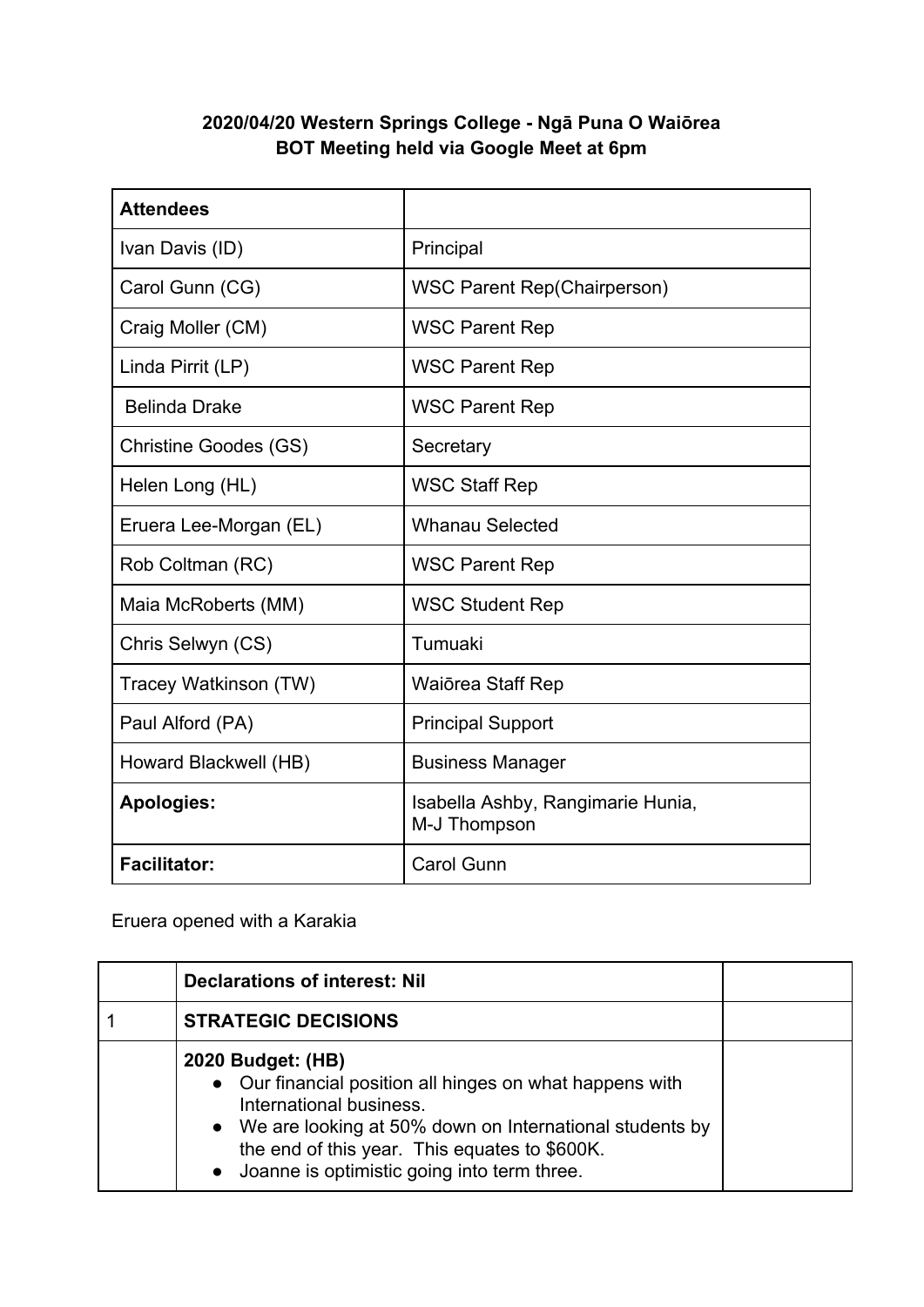|                | • HB is assuming that we will not get the usual numbers so<br>we do not get an unpleasant surprise at the end of the<br>year.<br>Whilst in lockdown our costs are lower and HB & ID have<br>looked at cost cutting measures.<br>NZSTA seems to think that the government will support<br>staff (support staff) who look after domestic students but<br>this is an assumption. |                 |
|----------------|-------------------------------------------------------------------------------------------------------------------------------------------------------------------------------------------------------------------------------------------------------------------------------------------------------------------------------------------------------------------------------|-----------------|
|                | HB is meeting with our Accountant on Wednesday this<br>week to firm up cash forecasts for the year.                                                                                                                                                                                                                                                                           |                 |
|                | • The last few weeks we went through our normal yearly                                                                                                                                                                                                                                                                                                                        |                 |
|                | audit which seemed to be more stringent than normal.                                                                                                                                                                                                                                                                                                                          |                 |
|                | • TW asked where was the consultation with your<br>co-governance partner when decisions about cost cutting<br>were made.                                                                                                                                                                                                                                                      |                 |
|                | • HB replied that these measures were only suggestions<br>not decisions.                                                                                                                                                                                                                                                                                                      |                 |
|                | ID takes responsibility for not including Chris and Tracey<br>in the discussions.                                                                                                                                                                                                                                                                                             |                 |
|                | Action: Ivan, Chris, Howard & Tracey to have a meeting to                                                                                                                                                                                                                                                                                                                     |                 |
|                | sort this out before the Finance meeting which is planned                                                                                                                                                                                                                                                                                                                     |                 |
|                | for later in the week.                                                                                                                                                                                                                                                                                                                                                        |                 |
|                | • CM asked about the 10 point plan in the Principal's                                                                                                                                                                                                                                                                                                                         |                 |
|                | Report.                                                                                                                                                                                                                                                                                                                                                                       |                 |
|                | HB replied that these are only suggestions at the<br>moment. It is going to take time.                                                                                                                                                                                                                                                                                        |                 |
|                | HB should be able to tell us when we cross over into                                                                                                                                                                                                                                                                                                                          |                 |
|                | deficit by the end of this week.                                                                                                                                                                                                                                                                                                                                              |                 |
|                | ID noted that the government is doing some modelling in<br>$\bullet$<br>regard to International students.                                                                                                                                                                                                                                                                     |                 |
|                | • International support staff are funded from the revenue<br>that they generate.                                                                                                                                                                                                                                                                                              |                 |
|                | Action: RC will have a look at the government subsidy                                                                                                                                                                                                                                                                                                                         |                 |
|                | scheme in relation to International support staff.<br>• HB will be able to tell us how much we have saved whilst                                                                                                                                                                                                                                                              | <b>Action 2</b> |
|                | in lockdown soon.                                                                                                                                                                                                                                                                                                                                                             |                 |
|                | Action: After Ivan, Chris, Howard and Tracey have had                                                                                                                                                                                                                                                                                                                         |                 |
|                | their meeting about cost cutting measures this then goes                                                                                                                                                                                                                                                                                                                      | <b>Action 3</b> |
|                | back on the agenda for the next meeting.                                                                                                                                                                                                                                                                                                                                      |                 |
|                | <b>NZSTA Votes:</b>                                                                                                                                                                                                                                                                                                                                                           |                 |
|                | Action: Chair will put forward candidate names as our                                                                                                                                                                                                                                                                                                                         | <b>Action 4</b> |
|                | voting.                                                                                                                                                                                                                                                                                                                                                                       |                 |
| $\overline{2}$ | <b>STRATEGIC DISCUSSIONS</b>                                                                                                                                                                                                                                                                                                                                                  |                 |
|                | <b>Principal's Report: (ID)</b><br><b>Finance</b>                                                                                                                                                                                                                                                                                                                             |                 |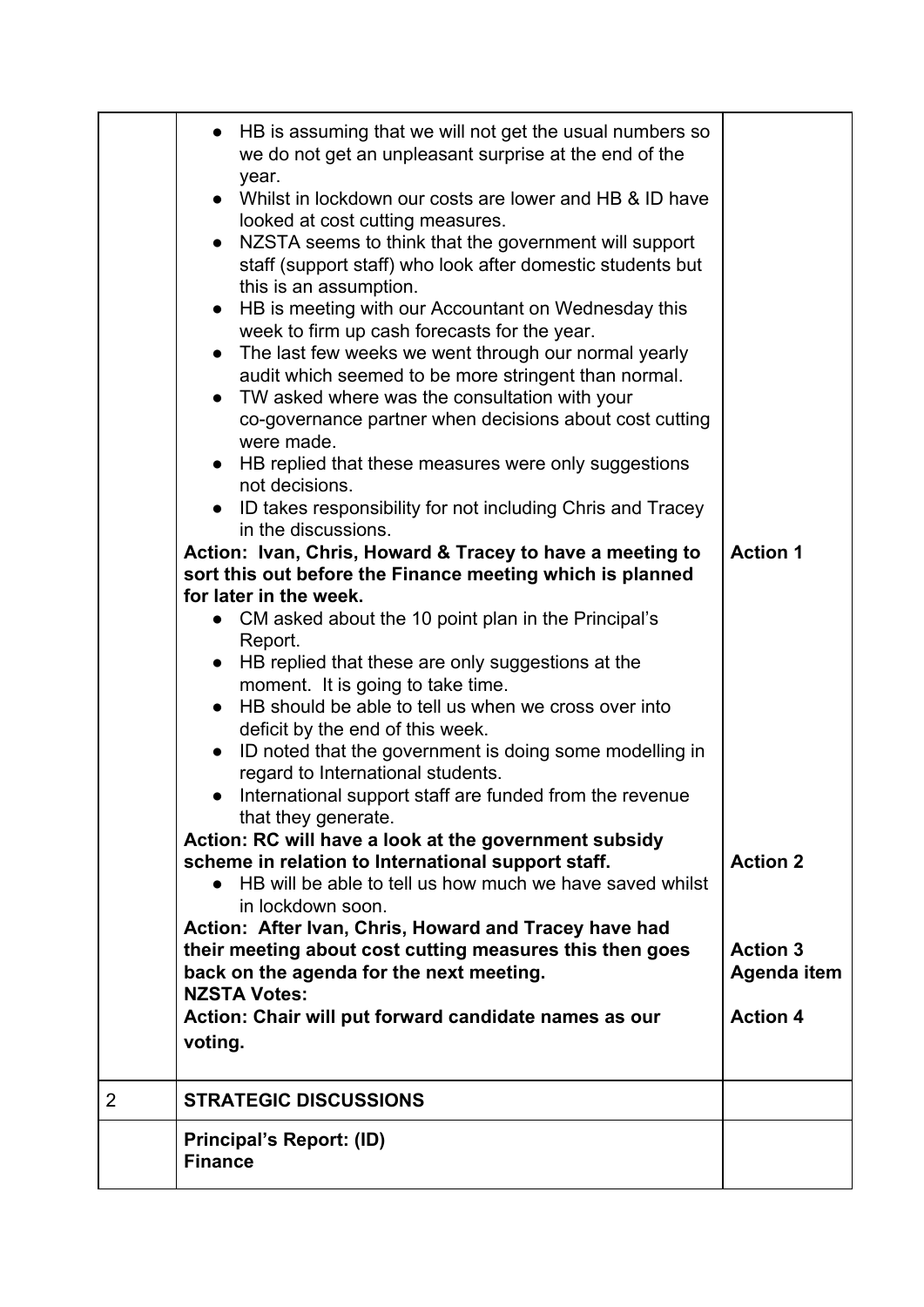| ID's Principal's Report has focussed a little bit on where<br>we spend some of our money.<br>• Some support staff are worried about job security.<br>• HL asked about the part-time teachers' non-contact<br>allowance. This will probably need to be parked to one<br>side for the moment.<br>• RC asked to what extent is the winter sports' programme<br>not going to go ahead. This programme will be minimal.<br>RC asked if there was scope under the NZEI contract for<br>volunteering to take a proportion cut. ID did not think so.<br>Action: ID to look at the contract and report back.<br>The Personnel BOT Committee is an option that could be<br>used. RC is happy to be on this committee for this<br>discussion.<br><b>Device Access:</b> | <b>Action 5</b> |
|-------------------------------------------------------------------------------------------------------------------------------------------------------------------------------------------------------------------------------------------------------------------------------------------------------------------------------------------------------------------------------------------------------------------------------------------------------------------------------------------------------------------------------------------------------------------------------------------------------------------------------------------------------------------------------------------------------------------------------------------------------------|-----------------|
| • This has been completed.                                                                                                                                                                                                                                                                                                                                                                                                                                                                                                                                                                                                                                                                                                                                  |                 |
| • Waiōrea took up the offer to use the Ministry's devices.<br>14 in total.                                                                                                                                                                                                                                                                                                                                                                                                                                                                                                                                                                                                                                                                                  |                 |
| Across the WSC school, Julie, Gerry and Richard have<br>got the rest of the devices out to about 18 students.<br>$\bullet$ LP has received a modem which she does not need.<br>• ID reported that parental feedback has generally been                                                                                                                                                                                                                                                                                                                                                                                                                                                                                                                      |                 |
| positive about the lockdown.                                                                                                                                                                                                                                                                                                                                                                                                                                                                                                                                                                                                                                                                                                                                |                 |
| Preparing for online learning:                                                                                                                                                                                                                                                                                                                                                                                                                                                                                                                                                                                                                                                                                                                              |                 |
| Letter going out to parents tomorrow to offer enrolment<br>for students who would need to come to school from the                                                                                                                                                                                                                                                                                                                                                                                                                                                                                                                                                                                                                                           |                 |
| 29th onwards.                                                                                                                                                                                                                                                                                                                                                                                                                                                                                                                                                                                                                                                                                                                                               |                 |
| The data on how many this involves will be back by this<br>$\bullet$                                                                                                                                                                                                                                                                                                                                                                                                                                                                                                                                                                                                                                                                                        |                 |
| Thursday, 5pm.                                                                                                                                                                                                                                                                                                                                                                                                                                                                                                                                                                                                                                                                                                                                              |                 |
| Still working on how students will arrive at school.<br>HL noted that some teachers are not too sure how TOD                                                                                                                                                                                                                                                                                                                                                                                                                                                                                                                                                                                                                                                |                 |
| will work.                                                                                                                                                                                                                                                                                                                                                                                                                                                                                                                                                                                                                                                                                                                                                  |                 |
| Action: Ivan to talk to staff at tomorrow's briefing about                                                                                                                                                                                                                                                                                                                                                                                                                                                                                                                                                                                                                                                                                                  |                 |
| TOD.                                                                                                                                                                                                                                                                                                                                                                                                                                                                                                                                                                                                                                                                                                                                                        | <b>Action 6</b> |
| It is our intention that teachers will be online until 11 May.                                                                                                                                                                                                                                                                                                                                                                                                                                                                                                                                                                                                                                                                                              |                 |
| Action: Carol asked that parents be advised that their child                                                                                                                                                                                                                                                                                                                                                                                                                                                                                                                                                                                                                                                                                                |                 |
| will be doing exactly the same work at school that they                                                                                                                                                                                                                                                                                                                                                                                                                                                                                                                                                                                                                                                                                                     | <b>Action 7</b> |
| would be doing if they were at home. There will be no                                                                                                                                                                                                                                                                                                                                                                                                                                                                                                                                                                                                                                                                                                       |                 |
| difference.                                                                                                                                                                                                                                                                                                                                                                                                                                                                                                                                                                                                                                                                                                                                                 |                 |
| Gerry has sent out a document conveying, that if                                                                                                                                                                                                                                                                                                                                                                                                                                                                                                                                                                                                                                                                                                            |                 |
| students are not engaging and being identified as at risk,                                                                                                                                                                                                                                                                                                                                                                                                                                                                                                                                                                                                                                                                                                  |                 |
| we will be engaging with the parents. Tracking of                                                                                                                                                                                                                                                                                                                                                                                                                                                                                                                                                                                                                                                                                                           |                 |
| students will not stop.                                                                                                                                                                                                                                                                                                                                                                                                                                                                                                                                                                                                                                                                                                                                     |                 |
|                                                                                                                                                                                                                                                                                                                                                                                                                                                                                                                                                                                                                                                                                                                                                             |                 |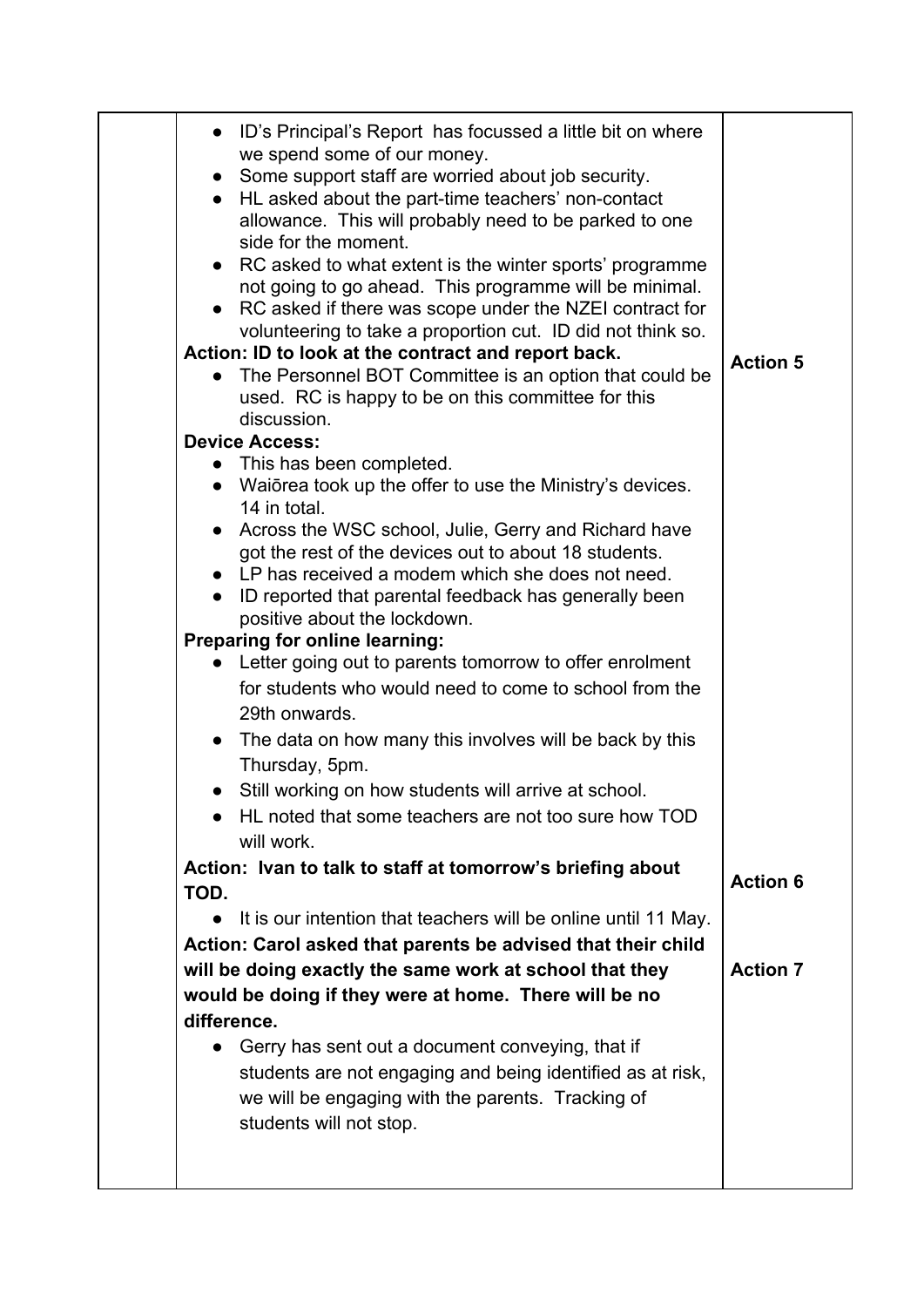|     | MM thinks that cameras should be on. At the moment<br>the thinking is to let students turn off their cameras.<br>HL - we are doing formclass every morning and most<br>$\bullet$<br>students are showing up.<br>Any videos should be to a group not one on one.<br>Action: A survey to be undertaken to find out what<br>teachers are struggling with.<br>• ID has done a summary of the John Hattie report and will<br>email this out after this meeting.<br>Tumuaki Report:<br>• Everything that ID has reported on is the same for him.<br>• Karakia and mihi have been given time at the beginning<br>of school. Then the form teachers do their formclass.<br>• Tomorrow afternoon Tracey and Chris are having a<br>meeting with the Ministry about distance learning.<br>• CS will ask kaiako if any of them are having trouble with<br>the internet.<br>• CS will need to get his reinstalled.<br><b>Student Report:</b><br>Maia talked about the stresses of online schooling.<br>$\bullet$<br>• Seniors stressing about NCEA.<br>The amount of work put on Google Classroom is too<br>much.<br>• On a positive note she has instigated an online WSC<br>community page for students. | <b>Action 8</b>  |
|-----|-----------------------------------------------------------------------------------------------------------------------------------------------------------------------------------------------------------------------------------------------------------------------------------------------------------------------------------------------------------------------------------------------------------------------------------------------------------------------------------------------------------------------------------------------------------------------------------------------------------------------------------------------------------------------------------------------------------------------------------------------------------------------------------------------------------------------------------------------------------------------------------------------------------------------------------------------------------------------------------------------------------------------------------------------------------------------------------------------------------------------------------------------------------------------------------------------|------------------|
|     | Action: ID to take her thoughts to tomorrow's staff briefing.<br>• ID to remind teachers not to put too much up on Google<br>Classroom.                                                                                                                                                                                                                                                                                                                                                                                                                                                                                                                                                                                                                                                                                                                                                                                                                                                                                                                                                                                                                                                       | <b>Action 9</b>  |
|     | Teachers should make it clear what is essential and what<br>is not essential.                                                                                                                                                                                                                                                                                                                                                                                                                                                                                                                                                                                                                                                                                                                                                                                                                                                                                                                                                                                                                                                                                                                 |                  |
|     | Teachers are learning here as much as students.<br>The point of formclass in the mornings is to share any<br>concerns.                                                                                                                                                                                                                                                                                                                                                                                                                                                                                                                                                                                                                                                                                                                                                                                                                                                                                                                                                                                                                                                                        |                  |
|     | Action: PA to forward counsellers contact details to Maia<br>to go on to several instagram accounts.                                                                                                                                                                                                                                                                                                                                                                                                                                                                                                                                                                                                                                                                                                                                                                                                                                                                                                                                                                                                                                                                                          | <b>Action 10</b> |
|     | Carol acknowledged Maia's report.                                                                                                                                                                                                                                                                                                                                                                                                                                                                                                                                                                                                                                                                                                                                                                                                                                                                                                                                                                                                                                                                                                                                                             |                  |
| 3.0 | <b>MONITORING</b>                                                                                                                                                                                                                                                                                                                                                                                                                                                                                                                                                                                                                                                                                                                                                                                                                                                                                                                                                                                                                                                                                                                                                                             |                  |
|     | <b>Health &amp; Safety:</b>                                                                                                                                                                                                                                                                                                                                                                                                                                                                                                                                                                                                                                                                                                                                                                                                                                                                                                                                                                                                                                                                                                                                                                   |                  |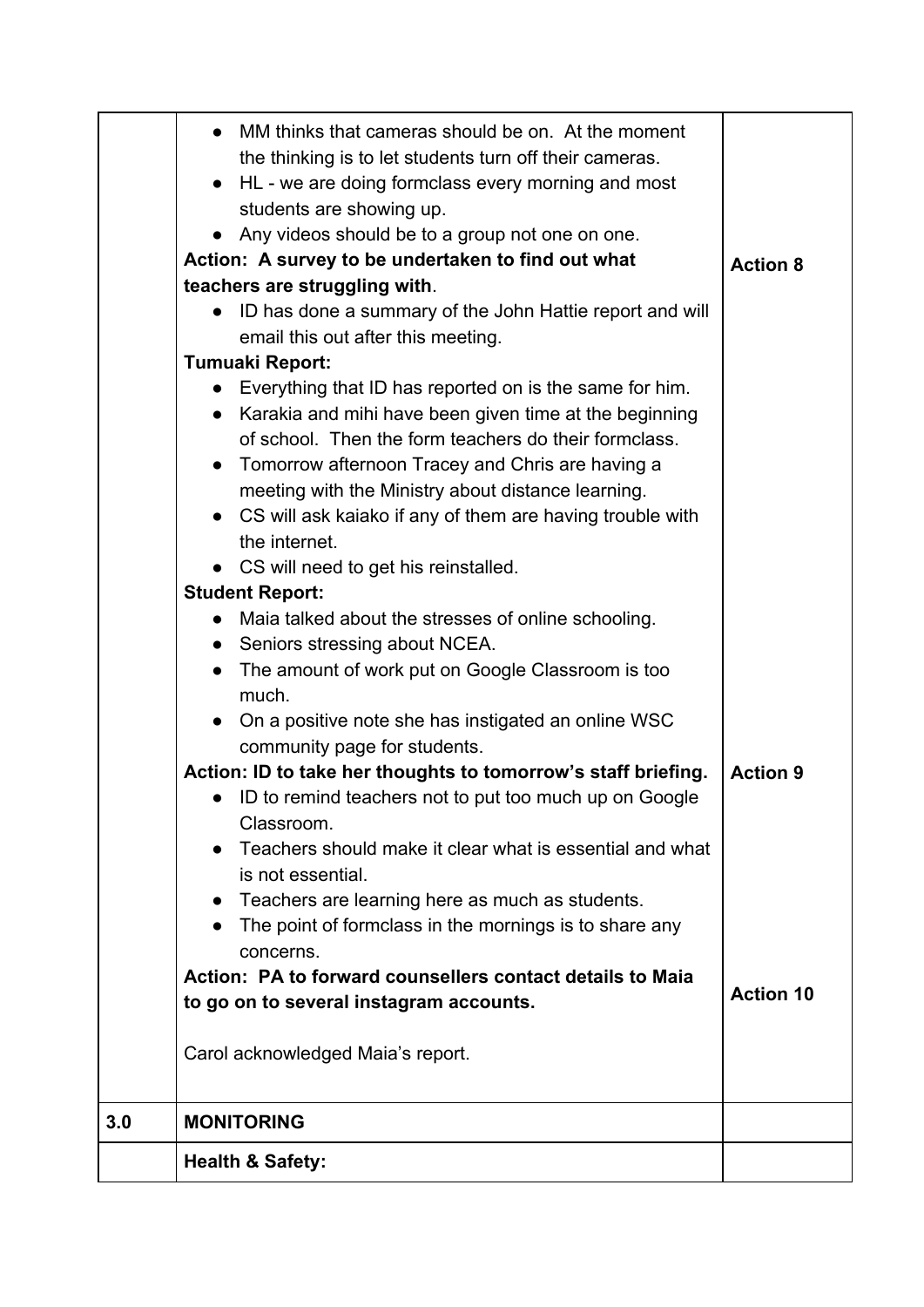|             | LP was at the Grey Lynn Pump Track and saw many<br>children not observing the lockdown rules.                                                                                 |                  |
|-------------|-------------------------------------------------------------------------------------------------------------------------------------------------------------------------------|------------------|
|             | Action: ID to get a message out to parents about observing<br>the rules of a bubble and a message to be put on several<br>Instagram accounts of reassurance to students about | <b>Action 11</b> |
| NCEA.       |                                                                                                                                                                               |                  |
|             | Maybe an email could be sent to our local primary and<br>intermediate schools that parents need to be reminded<br>about the rules of a bubble.                                |                  |
|             | • GS has called for Agenda items for the next H & S<br>meeting to be Thursday this week.                                                                                      |                  |
|             | Action: GS will send an invite to the new ASSC teacher.                                                                                                                       | <b>Action 12</b> |
|             | <b>Matters arising from previous minutes:</b>                                                                                                                                 |                  |
|             | Reminder to Ivan to submit Annual Plan.                                                                                                                                       |                  |
|             | • Te Ohonga Ake will put together a paper on funding for<br>the next meeting.                                                                                                 |                  |
|             | Principal and Tumuaki to look at a high level                                                                                                                                 |                  |
|             | management structure. Will delay this until after                                                                                                                             |                  |
|             | lockdown.                                                                                                                                                                     |                  |
|             | <b>Future Board Meetings:</b>                                                                                                                                                 |                  |
|             | May 11 is the next scheduled BOT meeting date. This is                                                                                                                        |                  |
|             | the same day as the review of Level 3. Let's make this                                                                                                                        |                  |
|             | an update meeting.                                                                                                                                                            |                  |
|             | <b>Agenda Items next board meeting:</b>                                                                                                                                       |                  |
|             | Next BOT meeting will be May 11 for an update on                                                                                                                              | Agenda           |
|             | the level situation.                                                                                                                                                          | items 13         |
|             | Update from Maia and Bella.                                                                                                                                                   |                  |
|             | <b>Update from Finance.</b>                                                                                                                                                   |                  |
| Discipline: | 7.40pm: Meeting went into Public Excluded Business to protect<br>the privacy of individuals. (Ivan Davis & Carol Gunn - carried by<br>consensus)                              |                  |
| Gunn)       | 7.45pm: The issue being dealt with satisfactorily, the meeting<br>moved out of Public Excluded Business. (Ivan Davis & Carol                                                  |                  |
|             | Action: Monthly reports will be given to the Discipline<br>Committee on this matter.<br>Correspondence:                                                                       | <b>Action 14</b> |
|             | Carol has included a link for MoE Special Bulletins for the<br>perusal of the board.                                                                                          |                  |
|             |                                                                                                                                                                               |                  |